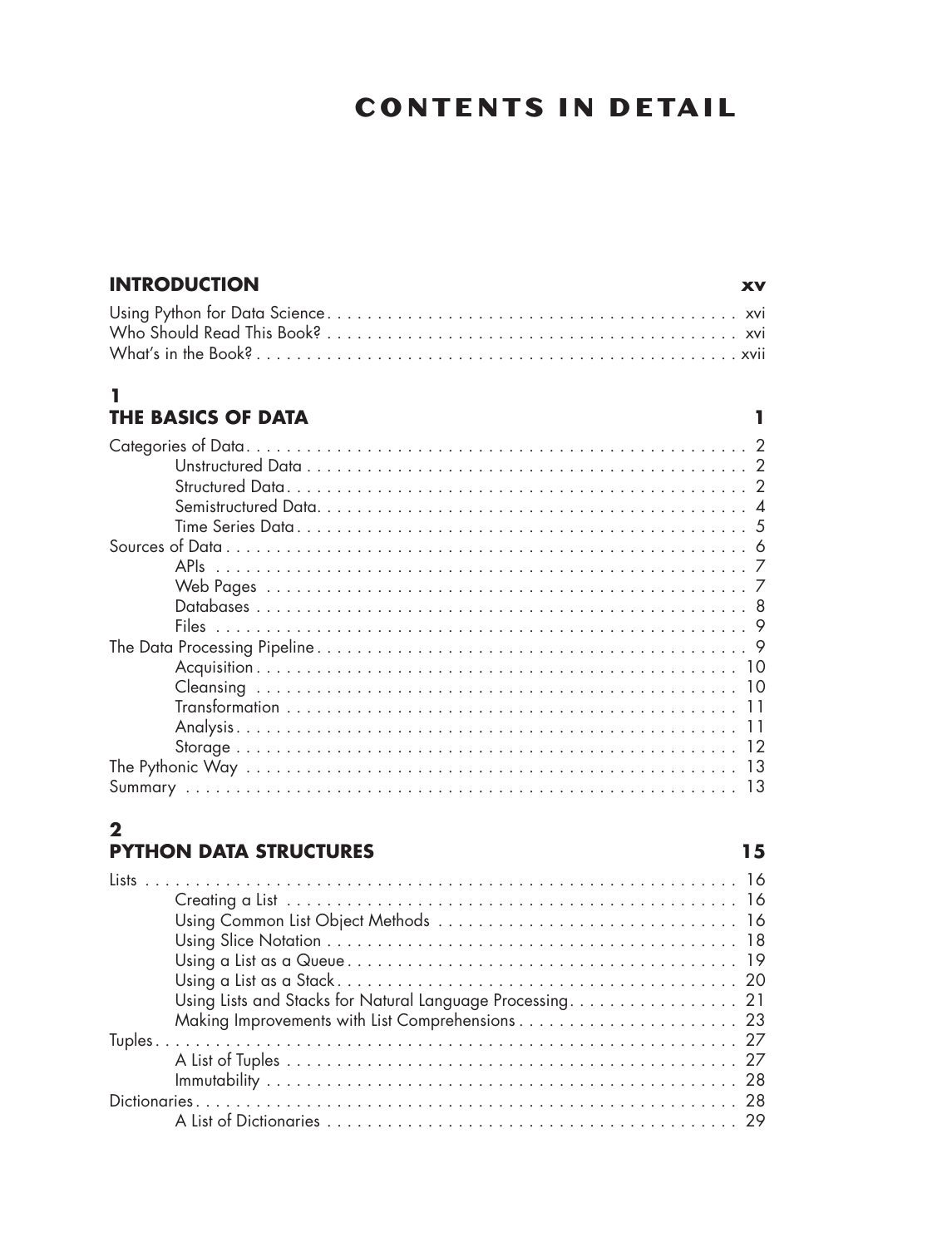# **3**

### **PYTHON DATA SCIENCE LIBRARIES 37**

| NumPy                                                              |
|--------------------------------------------------------------------|
| 38                                                                 |
| 38                                                                 |
|                                                                    |
|                                                                    |
|                                                                    |
|                                                                    |
|                                                                    |
|                                                                    |
|                                                                    |
|                                                                    |
|                                                                    |
|                                                                    |
|                                                                    |
|                                                                    |
| Loading the Sample Dataset into a pandas DataFrame  54             |
| Splitting the Sample Dataset into a Training Set and a Test Set 54 |
| Transforming Text into Numerical Feature Vectors  54               |
|                                                                    |
|                                                                    |
|                                                                    |

# **4**

| <b>ACCESSING DATA FROM FILES AND APIS</b> |  |
|-------------------------------------------|--|
|                                           |  |
|                                           |  |
|                                           |  |
|                                           |  |
|                                           |  |
|                                           |  |
|                                           |  |
|                                           |  |
|                                           |  |
|                                           |  |
|                                           |  |
|                                           |  |
|                                           |  |
|                                           |  |
|                                           |  |
|                                           |  |
|                                           |  |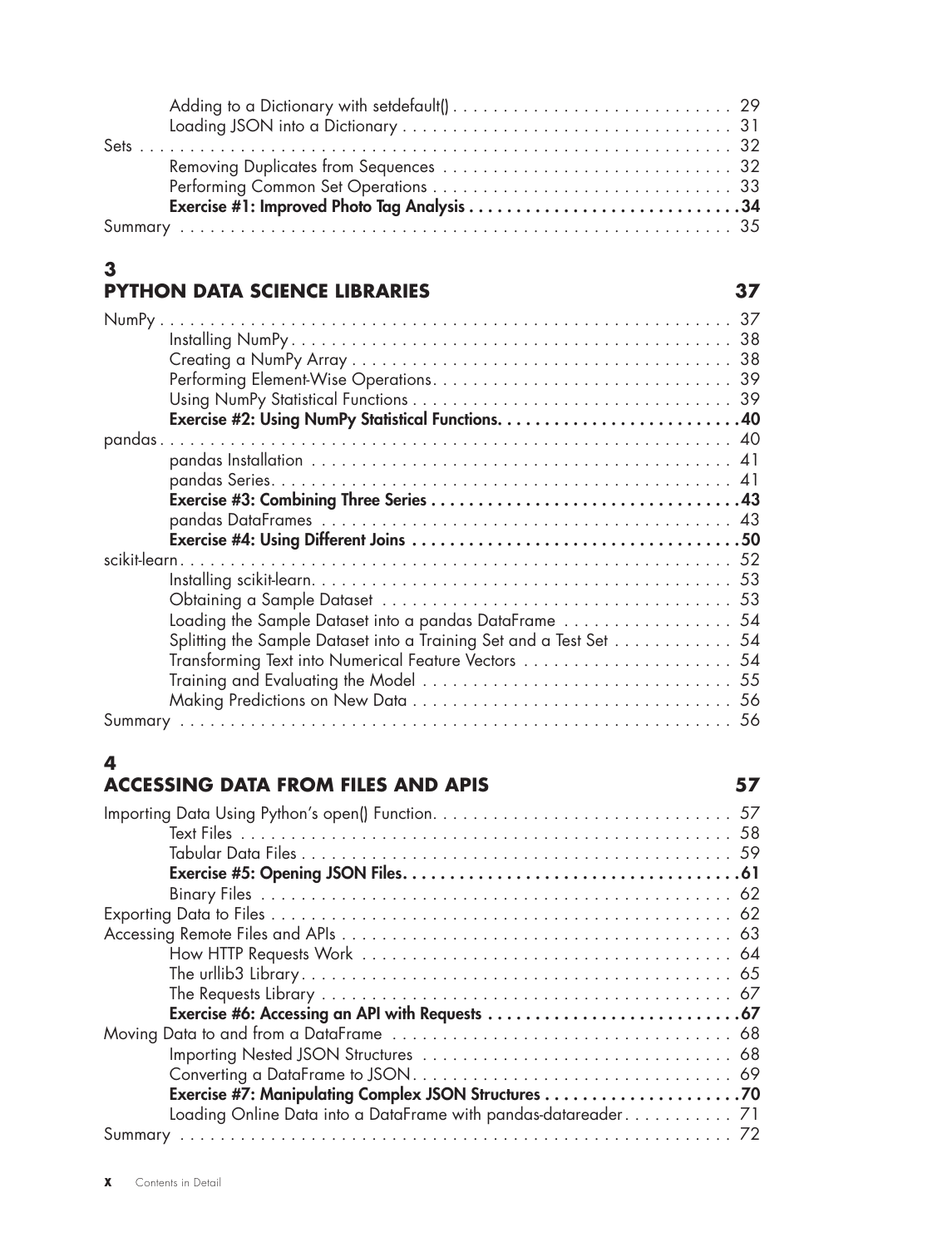#### **5 WORKING WITH DATABASES 73**

| Exercise #8: Performing a One-to-Many Join82              |
|-----------------------------------------------------------|
|                                                           |
|                                                           |
|                                                           |
|                                                           |
| Exercise #9: Inserting and Querying Multiple Documents 92 |
|                                                           |

#### **6 AGGREGATING DATA 95**

| Exercise #10: Excluding Total Rows from the DataFrame 106 |
|-----------------------------------------------------------|
|                                                           |
|                                                           |

### **7**

#### **COMBINING DATASETS 109**

| Combining Corresponding Rows from Two Structures  112      |
|------------------------------------------------------------|
|                                                            |
|                                                            |
| Exercise #11: Adding New Rows/Columns to a NumPy Array 117 |
|                                                            |
|                                                            |
|                                                            |
|                                                            |

# **8**

# **CREATING VISUALIZATIONS** 127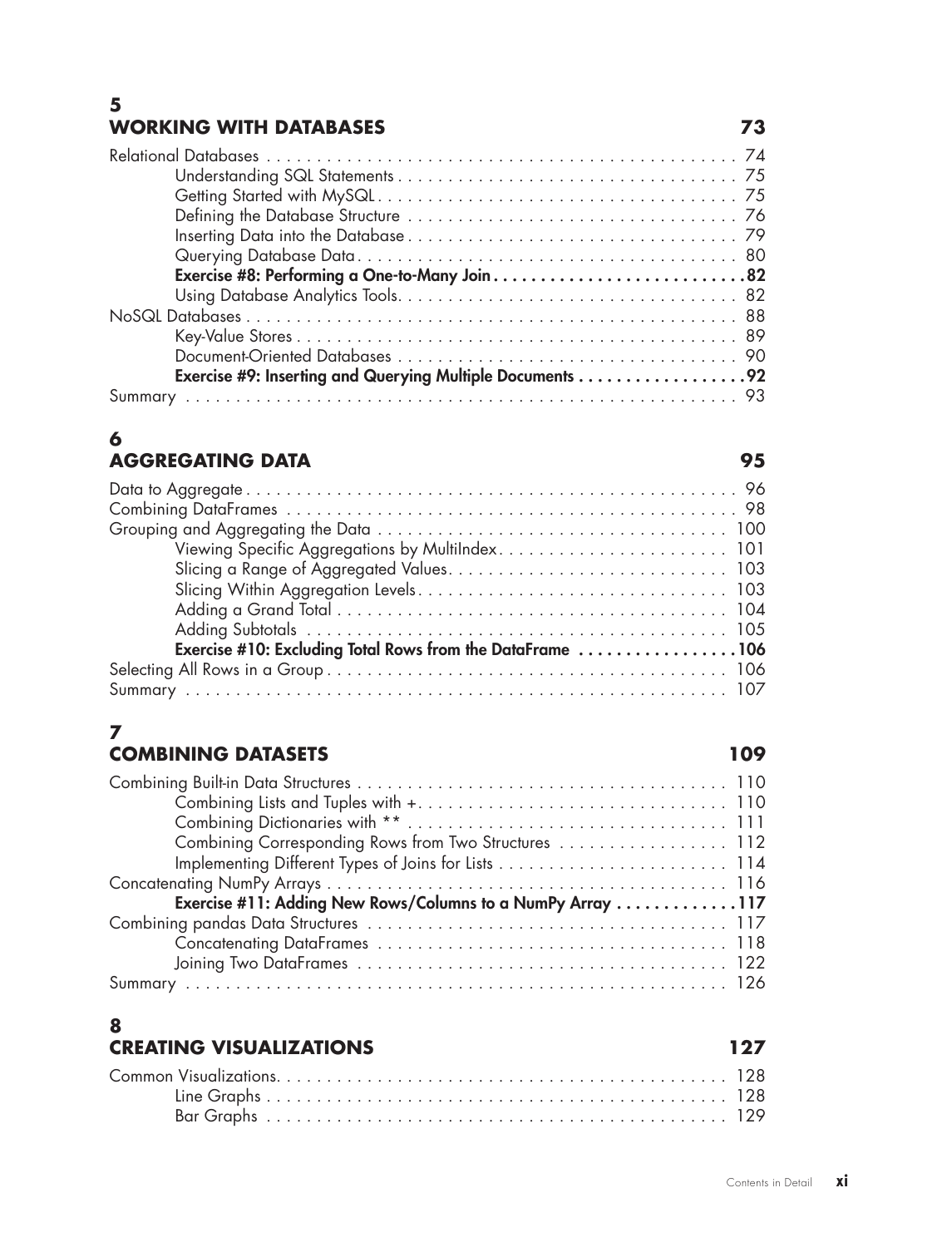| Exercise#13: Drawing a Map with Cartopy and Matplotlib. 143 |  |
|-------------------------------------------------------------|--|

#### **9**

#### **ANALYZING LOCATION DATA 145**

| Turning a Human-Readable Address into Geo Coordinates  146 |  |
|------------------------------------------------------------|--|
| Getting the Geo Coordinates of a Moving Object. 147        |  |
|                                                            |  |
|                                                            |  |
|                                                            |  |
|                                                            |  |
|                                                            |  |
| Exercise #15: Further Improving the Pick-Up Algorithm 156  |  |
|                                                            |  |
|                                                            |  |
| Exercise #16: Filtering Data with a List Comprehension 158 |  |
|                                                            |  |
|                                                            |  |

## **10**

#### **ANALYZING TIME SERIES DATA 161**

| Calculating the Percentage Change of a Rolling Average. 167    |  |
|----------------------------------------------------------------|--|
|                                                                |  |
|                                                                |  |
| Analyzing Dependencies Between Variables  169                  |  |
| Exercise #17: Adding More Metrics to Analyze Dependencies. 172 |  |
|                                                                |  |

### **11**

#### **GAINING INSIGHTS FROM DATA 175**